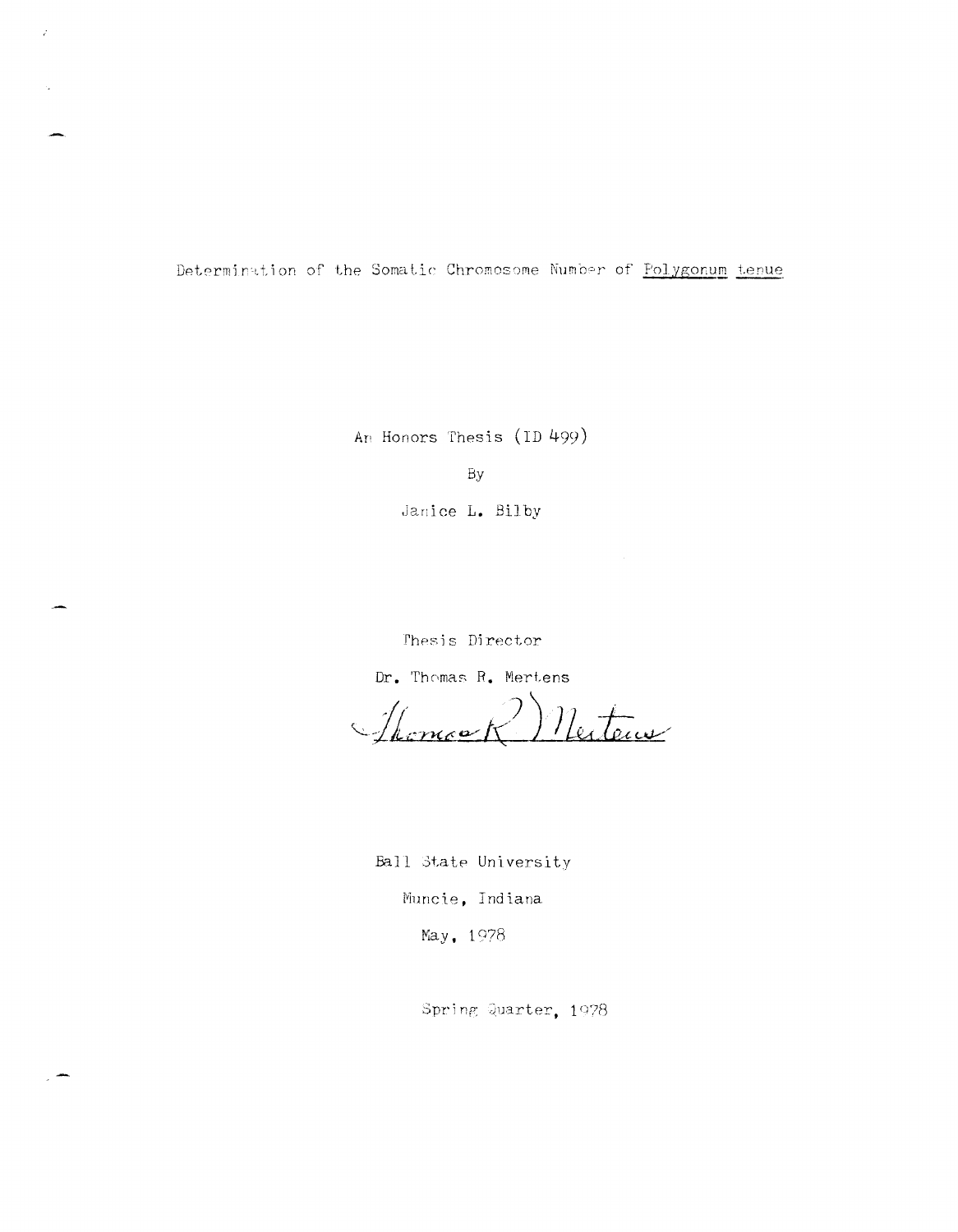Determination of the Somatic Chromosome Number of Polygonum tenue

## Introduction

Plant taxonomists have disagreed for years concerning the section of genus Polygonum to which P. tenue should be assigned. Although the species has been traditionally assigned to genus Polygonum, section Avicularia (Polygonum), several researchers have proposed that P. tenue is actually a member of genus Polygonum, section Duravia. This proposal is based on the fact that several traits of P. tenue are contradictory to those characteristic of section Avicularia as a whole.

Hedberg (6) established the limits of genus Polygonum, section Avicularia on the basis of poller morphology. This eliminated most North American species from section Avicularia, and placed them in section Duravia. Biosystematic studies done in the 1960s clarified the positions of several of those North American species assigned to section Avicularia. Styles (13) performed a detailed biosystematic study of section Avicularia in the British Isles which resulted in establishing species limits based on flower and achene characteristics. Styles also correlated these traits with plant habit, leaf characteristics, habitat, and chromosome number. Raven and Mertens  $(9)$  found P. henve to be morphologically similar to four other members of section Avicularia with respect to fruit and perianth characteristics, but found the pollen to be of the type found in plants of section Duravia.

 $\mathbf{1}$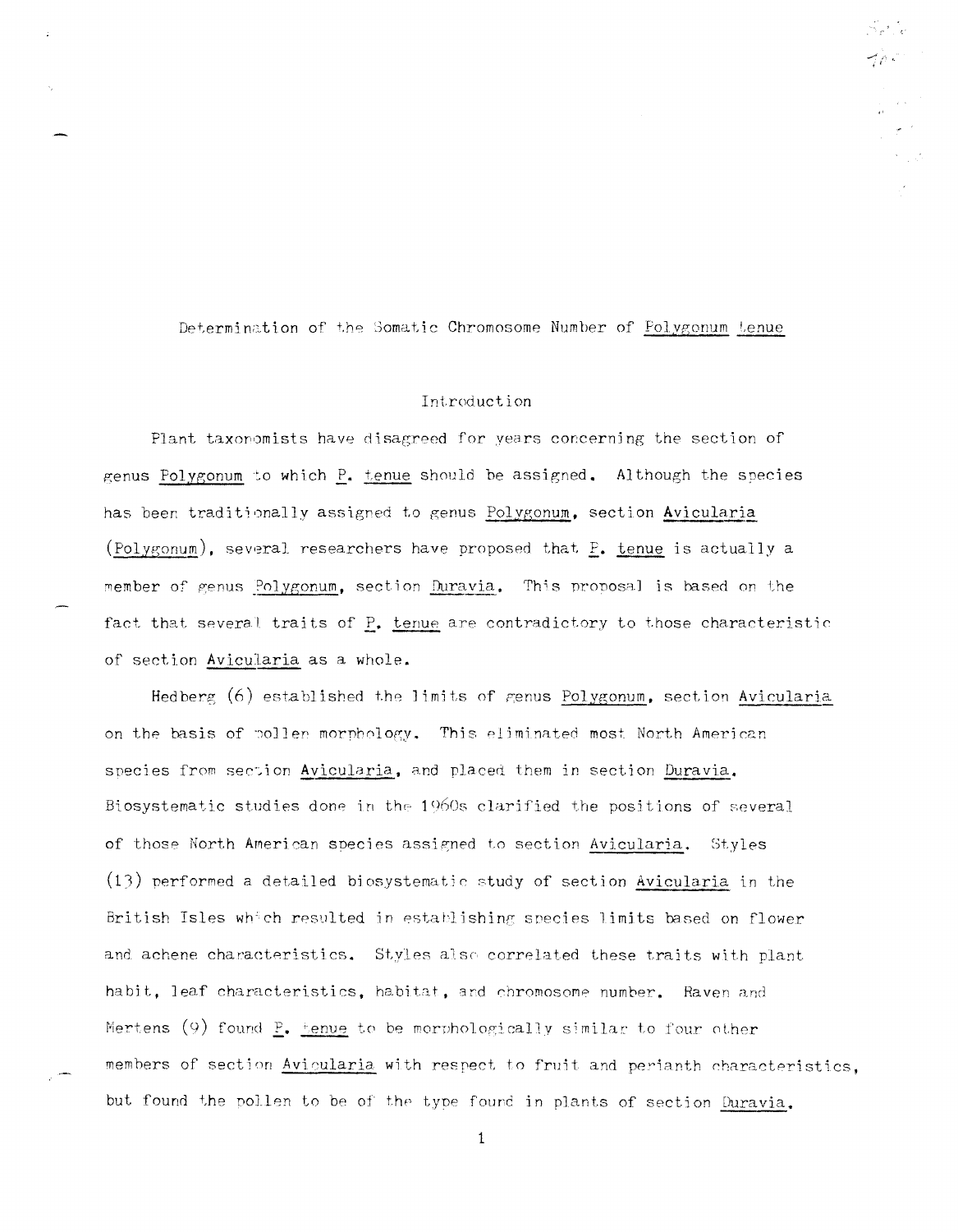An investigation by Savage ard Mertens (11), using Styles' methods, revealed that P. tenue had an achene stippling pattern dissimilar to that of achenes of other members of section Folygonum.

Jones and Mertens (7) investigated the chromatographic patterns of free amino acids in members of section Avicularia, including P. tenue, and found that P. tenue lacked a particular pink band characteristic of the other species studied. Brooks and Mertens (1), reporting on a similar study, also found P. tenue to be lacking this band.

Attemnts to determine the chromosome number of species in section Avicularia have been made by several researchers. Several species in section Avicularia have been reported to have sematic chromosome numbers of 2n=40 or 2n=60. Species with such chromosome numbers include P. erectum  $(2n=40)$ , P. arenastrum  $(2n=40)$ , P. fowleri  $(2n=40)$ , P. avienting  $(2n=60)$ , P. ragosissimum  $(2n=60)$ , and P. marinerse  $(2n=60)$   $(1, 9, 10, 13)$ . Love and Löve  $(8)$  renorted the chromosome number of  $P_+$  tenue to be 2n=20. However, Brooks and Mertens (1) found the somatic chromosome number of P, tenue to be 2n=ca. 30, which, along with pollen morphology and chromatographic data, cast doubts on the placement of P. tenue in section Avicularia. The present investigation was performed in order to determine a definite sematic chromosone number for Polygonum tenue, so that assignment of the species to an appropriate section of the genus Polygonum could be suggested. Methods and Materials

Polygonum tenue areciment were collected on August 27 and October 2. 1977, at the same site near Bochester, in Fulton County, Indiana. The achenes gathered in October were the cres used for this experiment, since they were more mature.

The achenes were soaked in water for 24 hours, after which the pericarp was removed and the achene placed on moist filter paper in a petri dish.

 $\tilde{z}$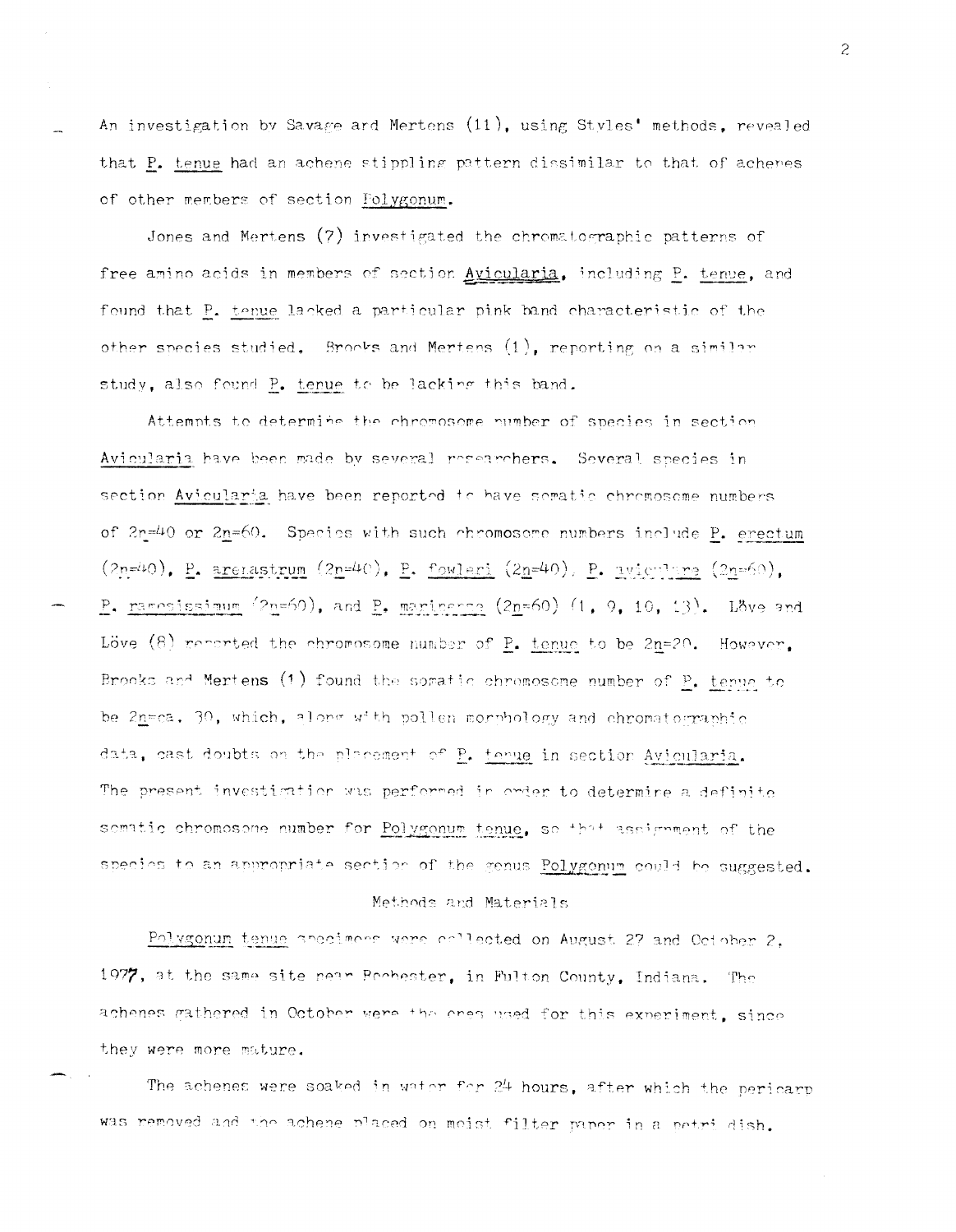The acheres were then refrigerated at  $2-5$  <sup>O</sup>C for at least two weeks, in order to cold shock the embryos. After the cold shock, the petri dishes were placed in an incubator at 23  $^{\circ}$ C until the germinated root tip was about 5 mm long. The root tips were then placed in a 0.002 molar solution of exvaningline for three hours to cause the entremosomes to contract. The rect tips were fixed in a solution of two parts 95% ethyl albohol to one part glacial acetic acid for fifteen minutes and left in the fixative until microscope preparations were made.

Staining was done with aceto-ordein stain prepared by dissolving 1 gram of orcein in 45 ml of hot glacial acetic acid and filtering the cooled solution. The stain was diluted at the time of use by putting 10 drops of distilled water in a watch glass and adding 10 drops of stain. After putting the root in the diluted stain, the solution was heated over an alcohol lamp until it boiled. The mixture was allowed to cool for one minute. then 5 drops of 1 molar hydrochloric acid were added, and the mixture heated to boiling again. A fresh drop of stain and a drop of distilled water were put on a slide, and the root tip transferred to the slide. The last 1 mm of the moot tip was removed with a clean razor blade, and the rest of the root discarded. A cover slip was placed over the root tip, and the root tin cells separated by tapping the cover slip gently with a dissecting needle while watching through a dissecting microscope. The slide was then inverted on a paper towel on a glass plate, and the area over the cover alip was mubbed with the handle of a dissecting needle to squash the cells. rupture the nuclear membrane, and flatten the chromosomes. The slide was examined under a phase contrast microscope with a low power objective giving total magnification of 200x; when a cell with chromosomes was found. it was studied using the oil immersion objective at 1000x total magnification.

3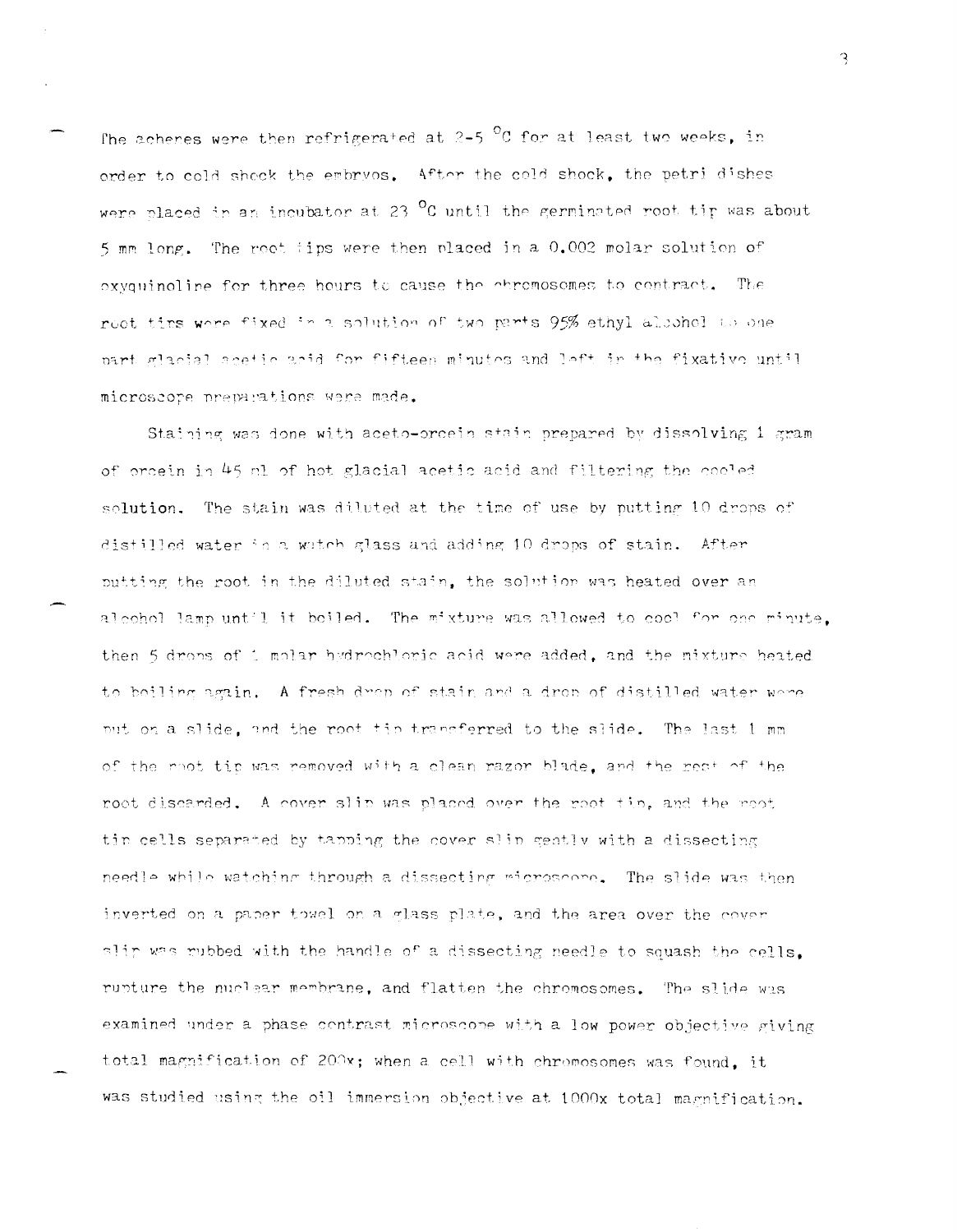One cell was photographed using a Kodak 35 mm back and Kodak photomicrography color film 2483. The cell was under the 100x oil objective, with a zoom factor of 1.2, giving a total magnification of 1200x. Expesure time was 50 seconds with the light at maximum intensity and using phase contrast optics.

Data and Discussion

Definite chromosome counts were obtained for Polygonum tenue from two seeds:

> P. tenue, Rochester, Fulton Co., Indiana, October 2, 1977. Somatic count of  $34$  (Figure 1).

> P. tenue, Rochester, Fulton Co., Indiana, October 2, 1977. Somatic count of  $34$  (Figures 2, 3).

Photographs were taken and diagrammatic line drawings made in order to show the chromosomes as they appeared in the cells.

Obtaining root tips for squashes was difficult for several reasons. Mold often grew on the seeds, making those root tips unusable; many seeds simply did not germinate at all; and of those seeds that did germinate, many root tips were not growing fast enough to have many cells dividing, thus making it difficult to find cells with chromosomes. Many of the cells with chromosomes visible did not have the nuclear membranes ruptured, so that the chromosomes were not spread apart sufficiently, or else the chromosomes were not flattened enough, also making it impossible to make an accurate count.

Several keys have been constructed for P. tenue, all of which include it in section Avicularia. Of these keys, the most recent is one by Savage and Mertens (11), which uses achene characteristics to position the different species of section Avicularia. Savage and Mertens included P. tenue in the key for section Avicularia for convenience, although they felt that P. tenue belonged in section Duravia. Their key is as follows:

Achene surface predominantly smooth and shiny but may have stippled or striated edges; inflorescences appear to be terminal, the flowers being more-or-less clustered at the ends of stems among reduced leaves 4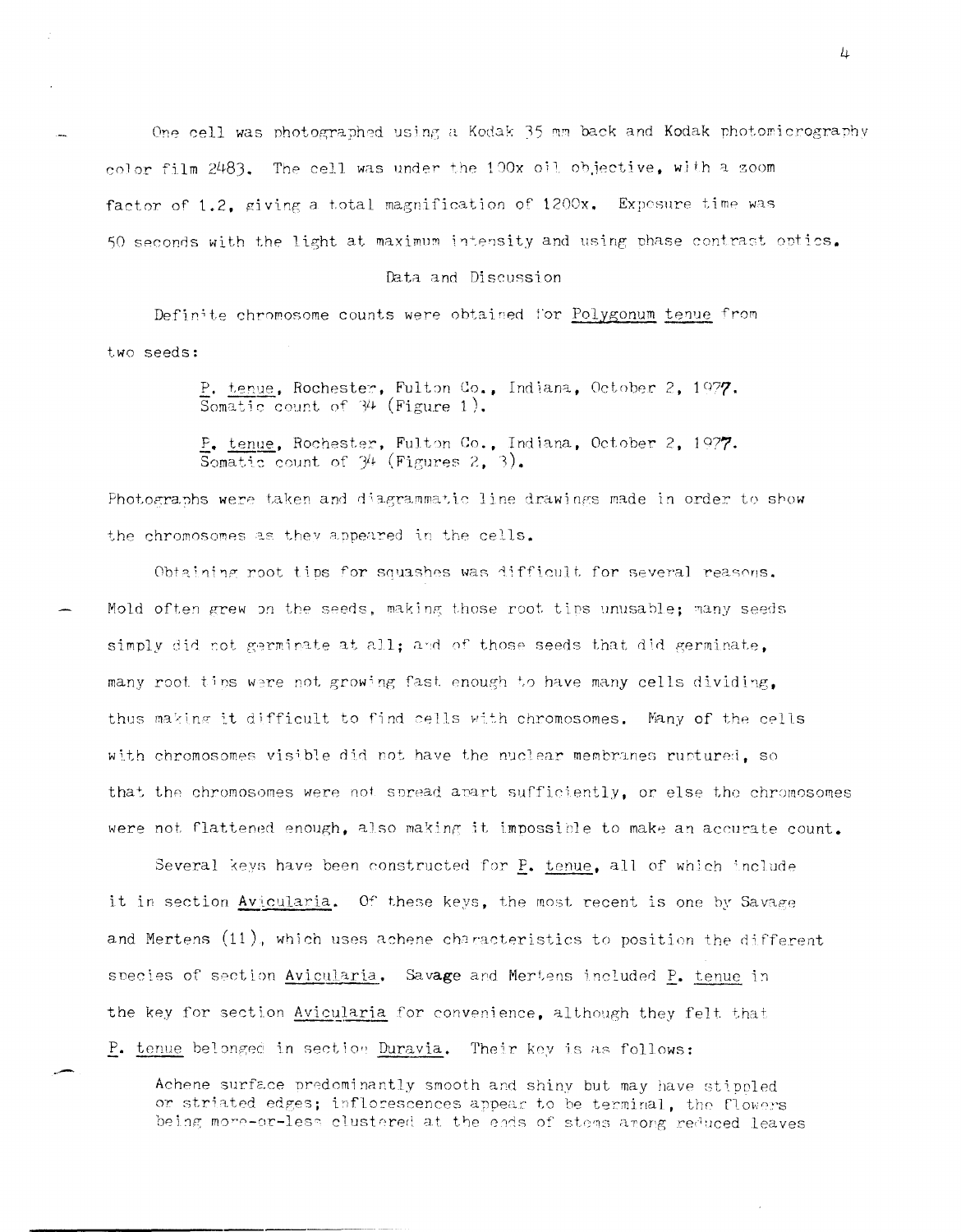

 $\sim$ 

Figure 1. Diagrammatic line drawing of cell of Polygonum tenue. Chromosome number  $2n=34$  (1200x magnification).



Figure 2. Diagrammatic line druwing of cell of <u>Polygonum</u> tenue.<br>number  $2n=3^{4}$  (1200x magnification). Chromosome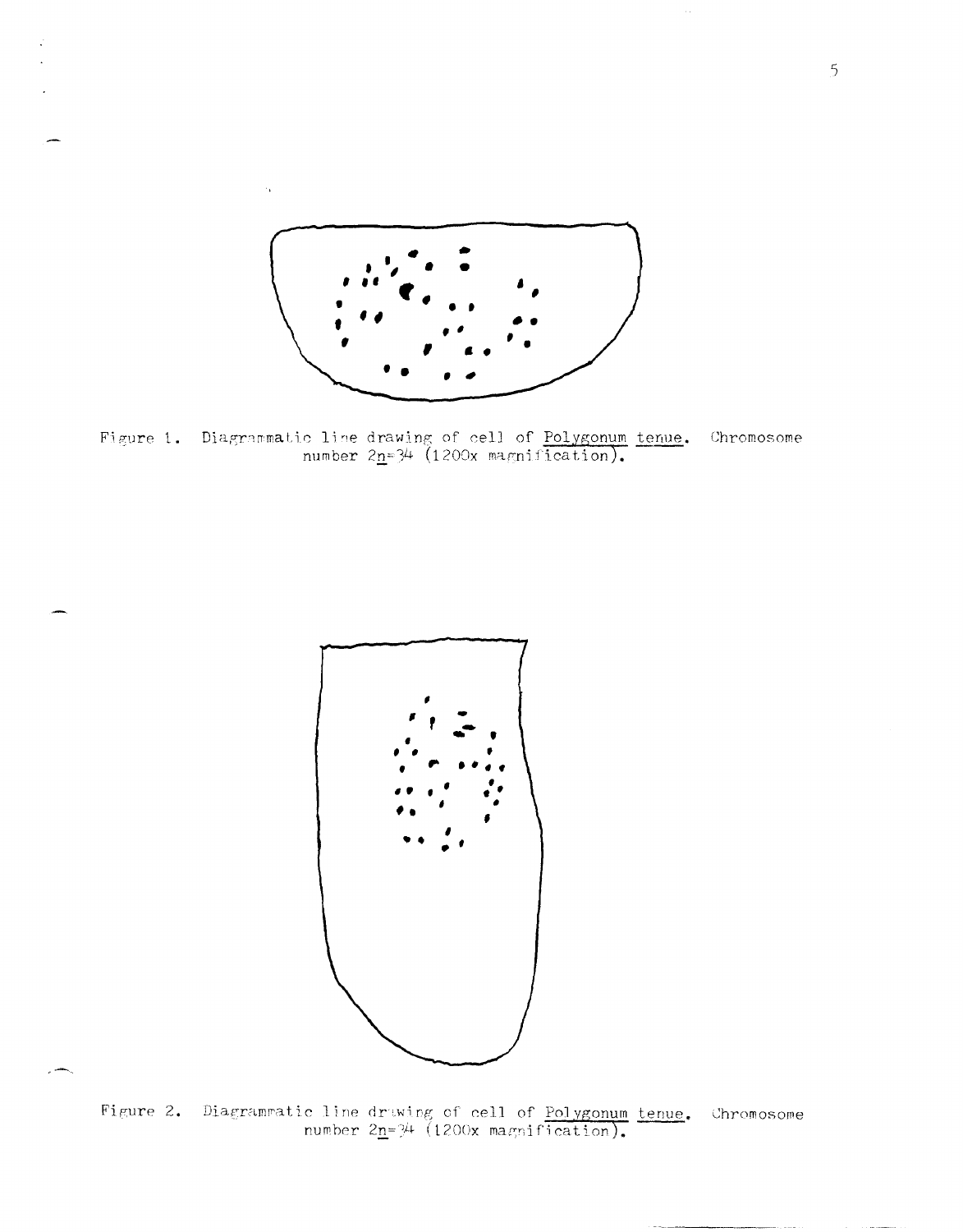

Figure 3. Photograph of chromosomes of cell of Folygonum tenue, as shown in Figure 2. Chromosome number  $2n=3/4$  (1200x magnification).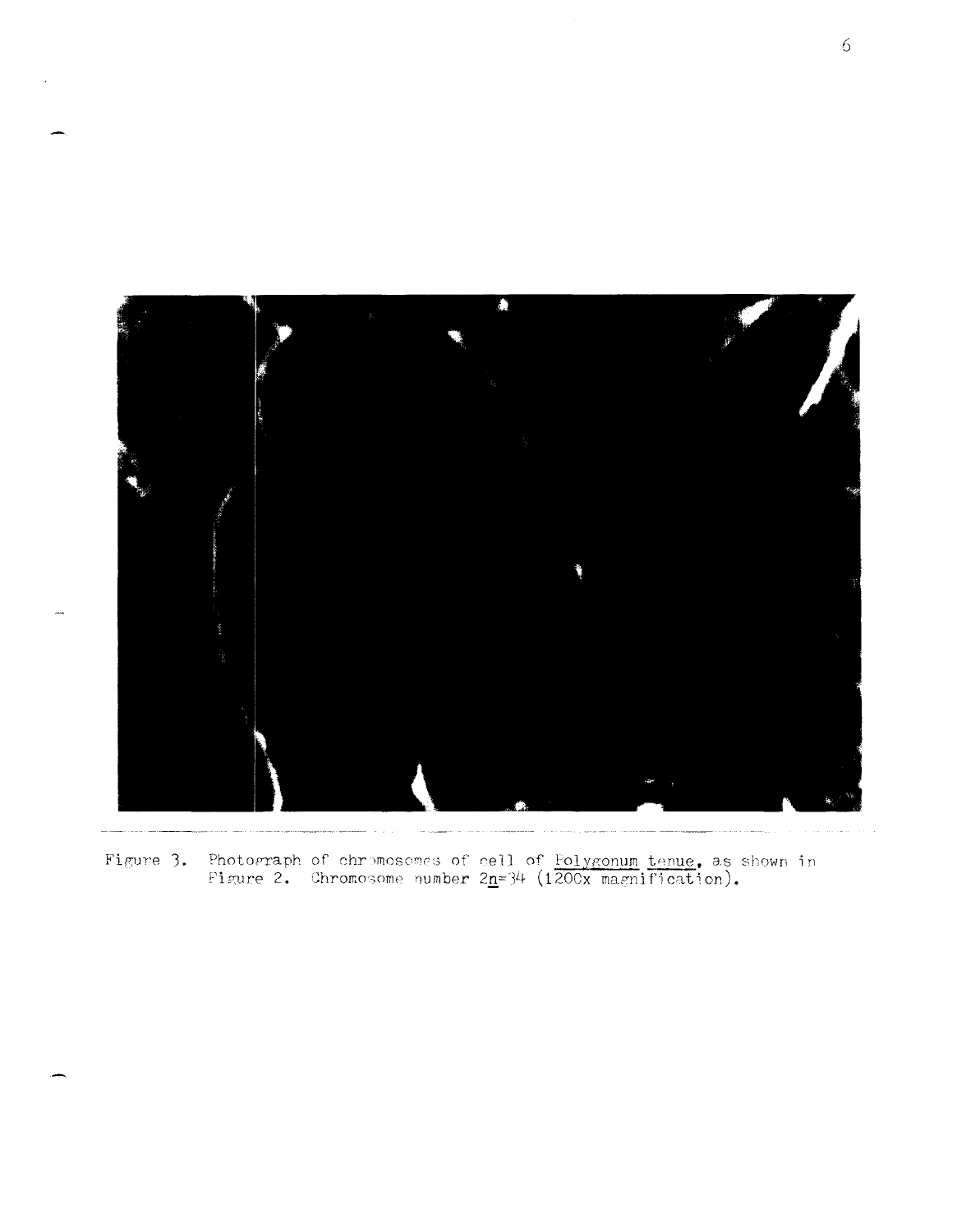or bracts; perianth tightly oppressed to the achene, which has three equal concave sides.

Each face of black, trigonous achene is smooth and shiny but bordered with striated or stippled margin; plant slender, stiff or wirv; leaves lirear . . . . . . . . . . . . . . .  $\mathbb{P}$ . tenue

Savage and Mertens  $(11)$  also described the habitat of the plant, finding it sandy and hilly (Figures  $4,5$ ). The key by Correll and Johnston (2) deals with P. tenue in the same manner as does that by Savare and Mertens. Keys by other authors, however, use different characteristics. Deam  $(3)$ develoned a key which differentiates P. tenue on the basis of the stem and branches (strongly angled and erect) and the leaves (linear, sharply pointed, minutely ciliolate). Deam  $(2)$  also described the habitat of P. tenue, observing that this species prefers slightly acid soil, and is found in exposed areas where few or no other plants are growing (Figures  $4.5$ ). Fernald  $(4)$  uses the same stem and branch traits as does Deam, but also uses the terminal inflorescence position, plicate leaves, and erect flowers to describe P. tenue. Gleason (5) keys P. tenue in the same manner Fernald does; however, pedicel traits and the serration of leaves are also used by Gleason in his key for  $P_1$ , tenue. A key by Small (12) uses the following traits to separate P. tenue from the other species in section Avicularia: plants erect; achenes included, never completely exserted; flowers in axillary clusters; stem branched mainly from the base; branches erect or ascending; small plants; pedicels erect; leaves linear or linear-lanceolate; achenes ovoid. The general morphological descriptions of P. tenue by all authors do not vary greatly. Unfortunately, none of the descriptions or keys for section Avicularia which include P. tenue also include chromatographic data or chromosone numbers for the species involved. Tutin, et al.  $(14)$ do, however, use chromosome rumbers in their descriptions of Polygonum spp. which are found in Europe and assigned to section Avicularia. This, however, does not help in assigning P. tenue to a particular section, since the species

 $\overline{7}$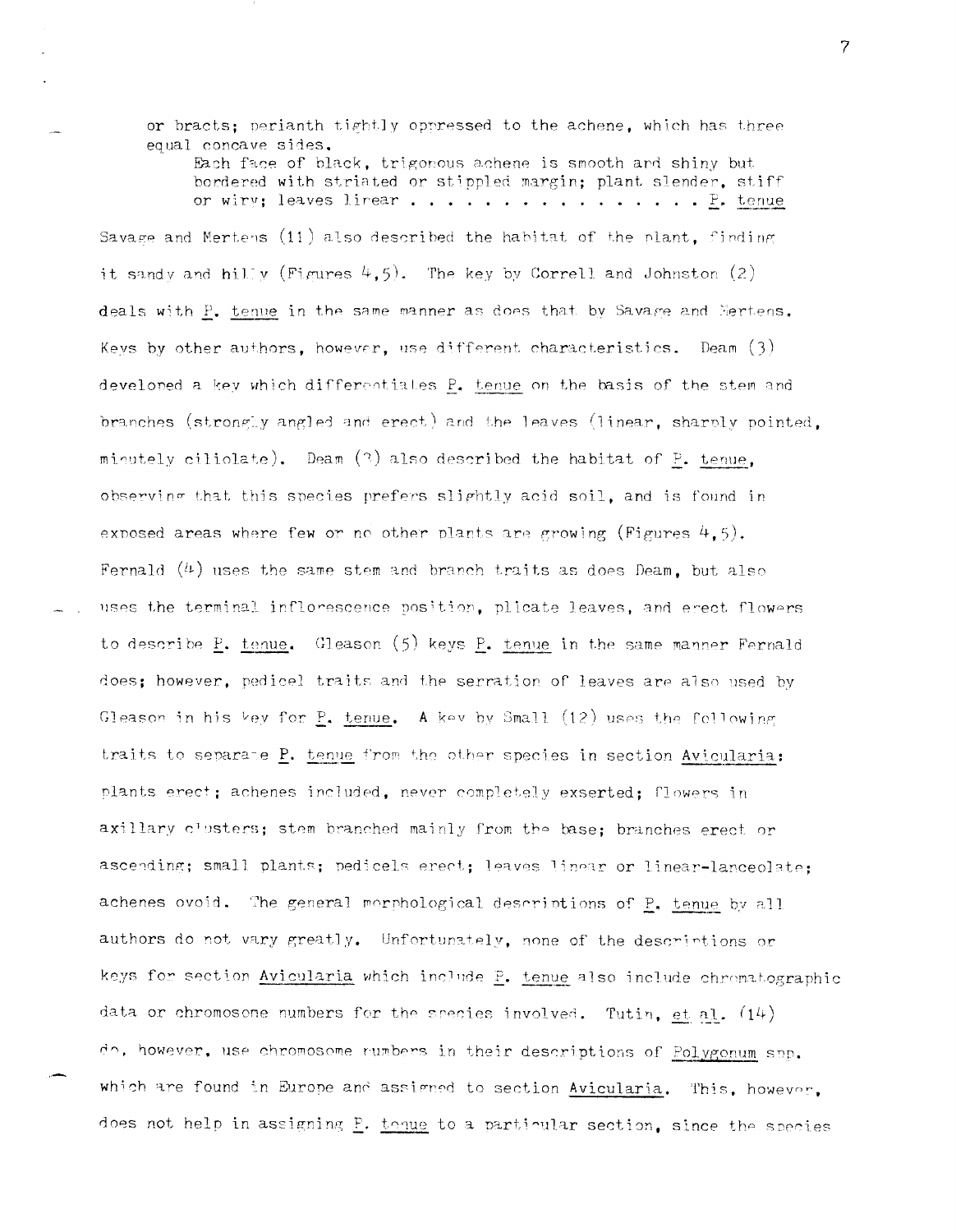

Figure 4. Photograph of Polygonum tenue.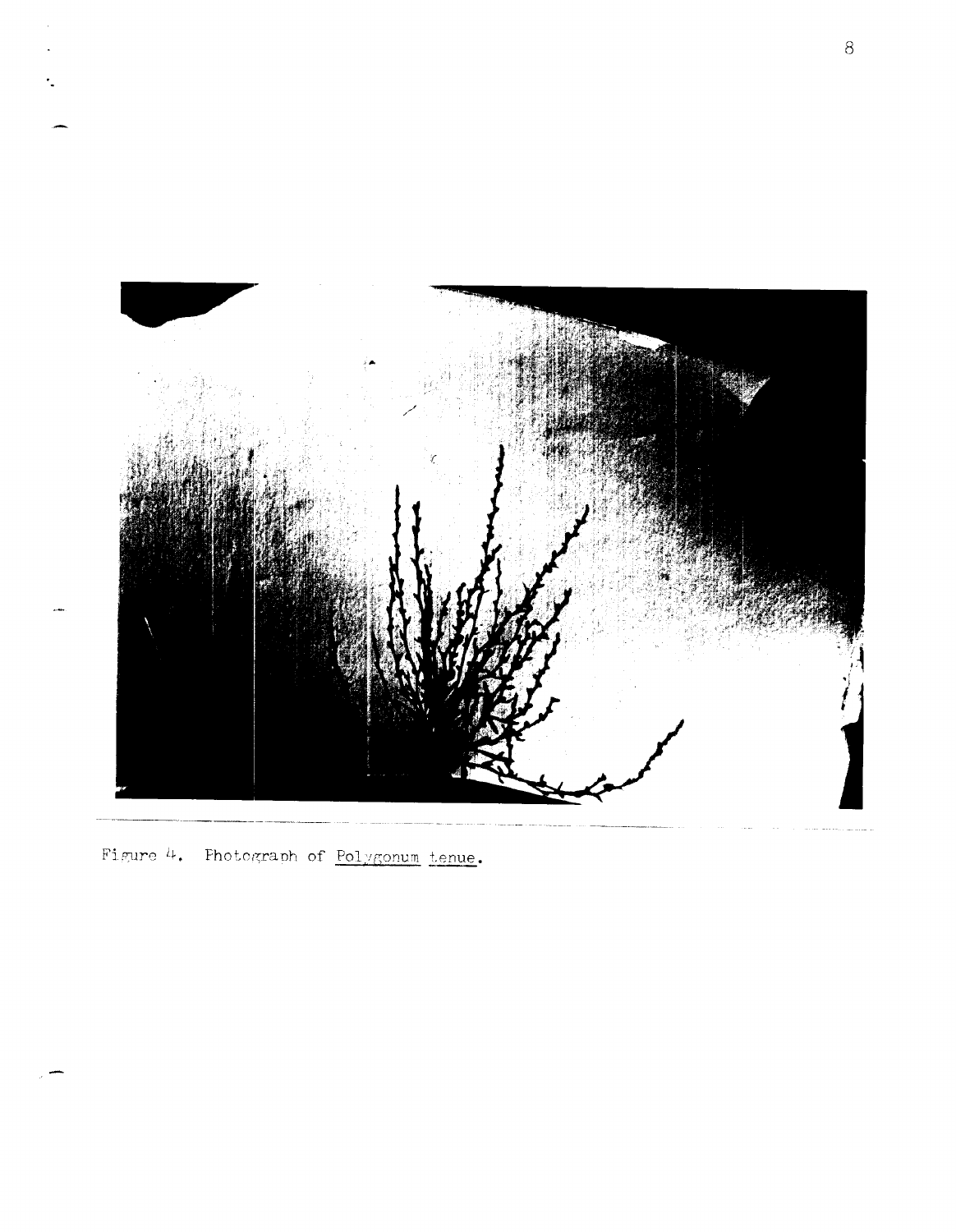

Figure 5. Photograph of Polygonum tenue. as found at site of collection<br>near Rochester, Fulton Co., Indiana.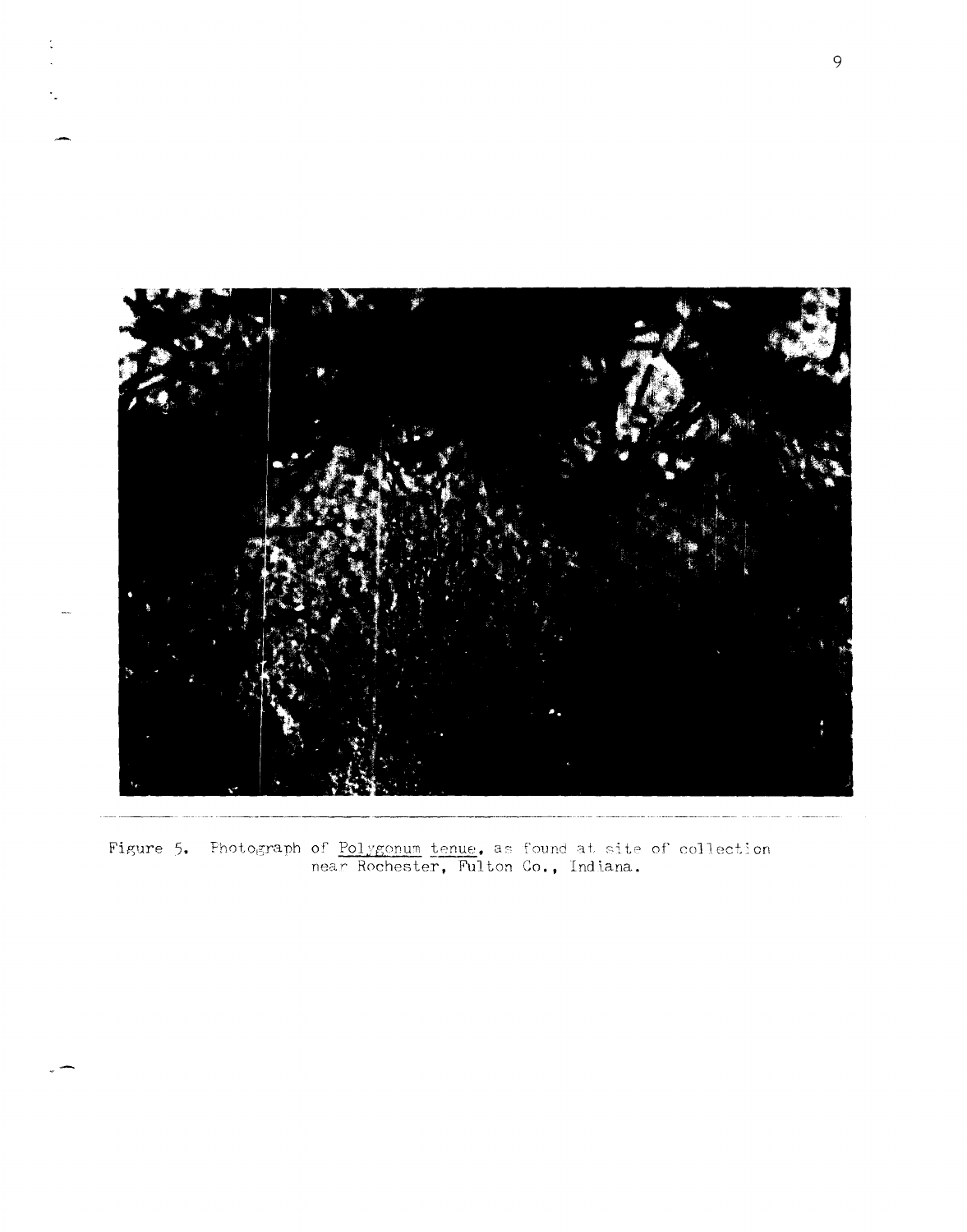is found only in North America,

Differences between sections Avicularia and Duravia are described mostly by Hedberg and Small. Hedberg (6) found that sections Duravia and Avicularia could be differentiated on the basis of their poller, although there were some species in section Duravia whose pollen grains were very similar to grains of species in section Avicularia. Duravia-type pollen differed from Avicularia-type pollen in the following respects: 1) the pollen grains in section Duravia were always tricolporate, while section Avicularia pollen grains could be tri- or tetracolporate or hexarugate; 2) the furrow length in section Duravia was shorter than that of section Avicularia, section Duravia having a furrow length no longer than one-half the polar axis, while furrows in pollen in section Avicularia were from one-half to four-fifths the length of the polar axis; and 3) section Duravia nollen was found only in plants from the New World, while section Avicularia nollen was found in plants from most parts of the world.

Small (12) described the morphology of plants assigned to sections Avicularia and Duravia. He found the plants in the two sections to be very similar morehologically: the major differences between the two sections were 1) in section Duravia, the leaves were not articulated to the ocreae, but were more or less articulated in section Avicularia: 2) the calvx in section Duravia was five-parted, but could be five- or six-parted in section Avicularia; and 3) species in section Duravia usually had eight stamens, but species in section Avicularia had from three to eight stamens. Small placed several species in section Avicularia which Hedberg placed in section Duravia on the basis of pollen type, including P. minimum, P. douglasii, P. engelmanni, P. austinae, P. spergulariaeforme, P. nuttallii, P. polygaloides, P. watsoni, P. kelloggii, and P. sawatchense (6, 12), Although Small placed

10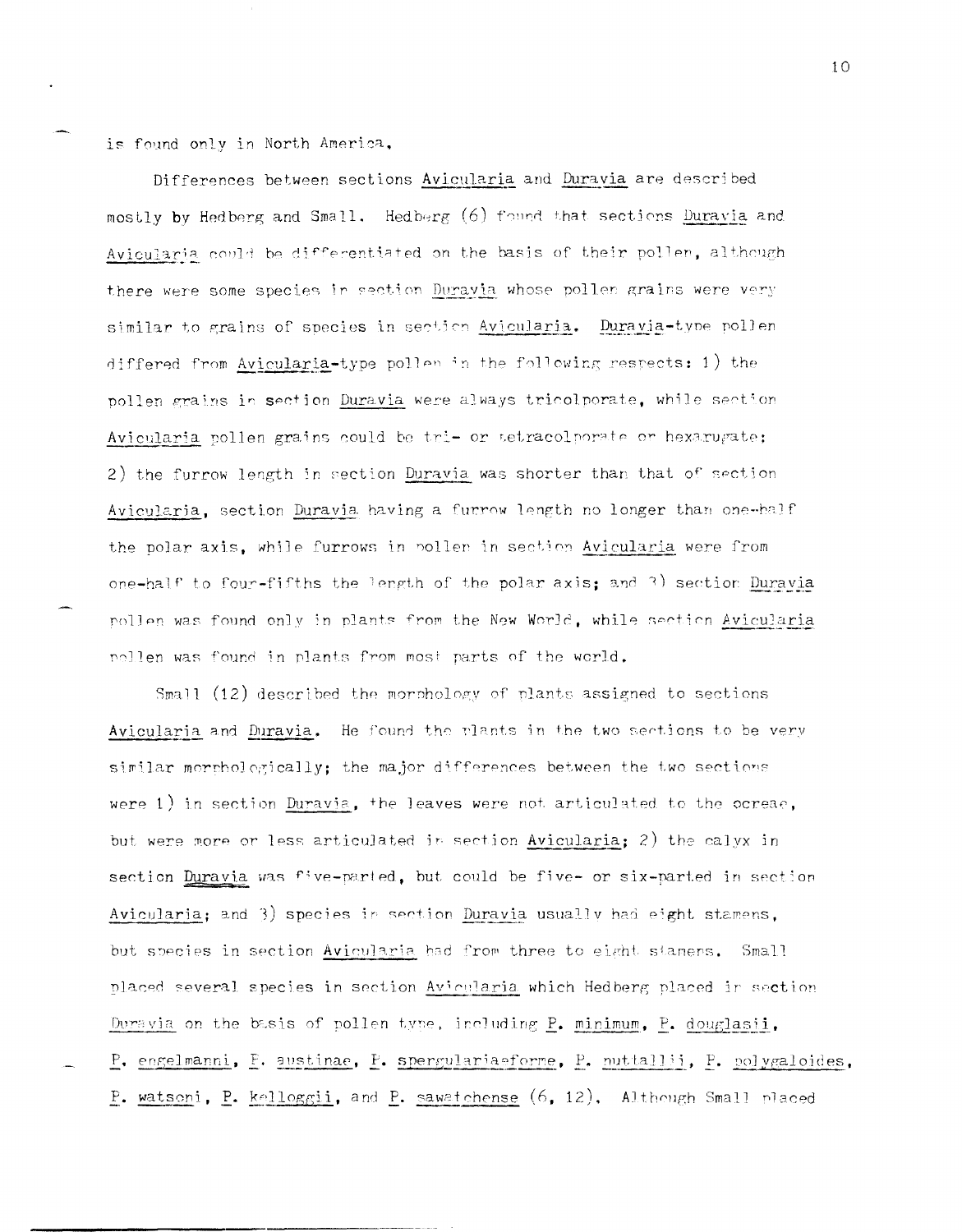the above species, as well as P. tenue, in section Avicularia, his descriptions of all the species in question permit assignment of these species to section Duravia as he described the section  $(12)$ . The more recent keys and descriptions mentioned above also permit assignment of P. tenue to section Duravia.

There is still need for work on the taxonomy of genus Polygonum. An attempt should be made to gather chromatographic data and chromosome numbers for as many of the species currently assigned to sections Avicularia and Duravia as possible, in order to determine which species belong to section Avicularia and which belong in section Duravia; such information would also help to determine whether there is a need to subdivide the genus at all.

## Conclusions

1) The somatic chromosome number of  $P_$ . tenue is  $2n=34$ .

2) The chromosome number, pollen morphology, chromatographic data, and general morphology of the plant suggest that P. tenue should be assigned to section Duravia of genus Polygonum.

3) Further investigation of chromosome numbers and chromatographic data of species whose taxonomic position in genus Polygonum is disputed (P. douglasii, P. watsoni, etc.) should be done in an effort to clarify the position of these species in genus Polygonum.

4) The writer recommends that section Duravia should be separated from section Avicularia and that a description of the former section be made on the basis of the general morphology of those plants whose poller is of the Duravia type as described by Hedberg.